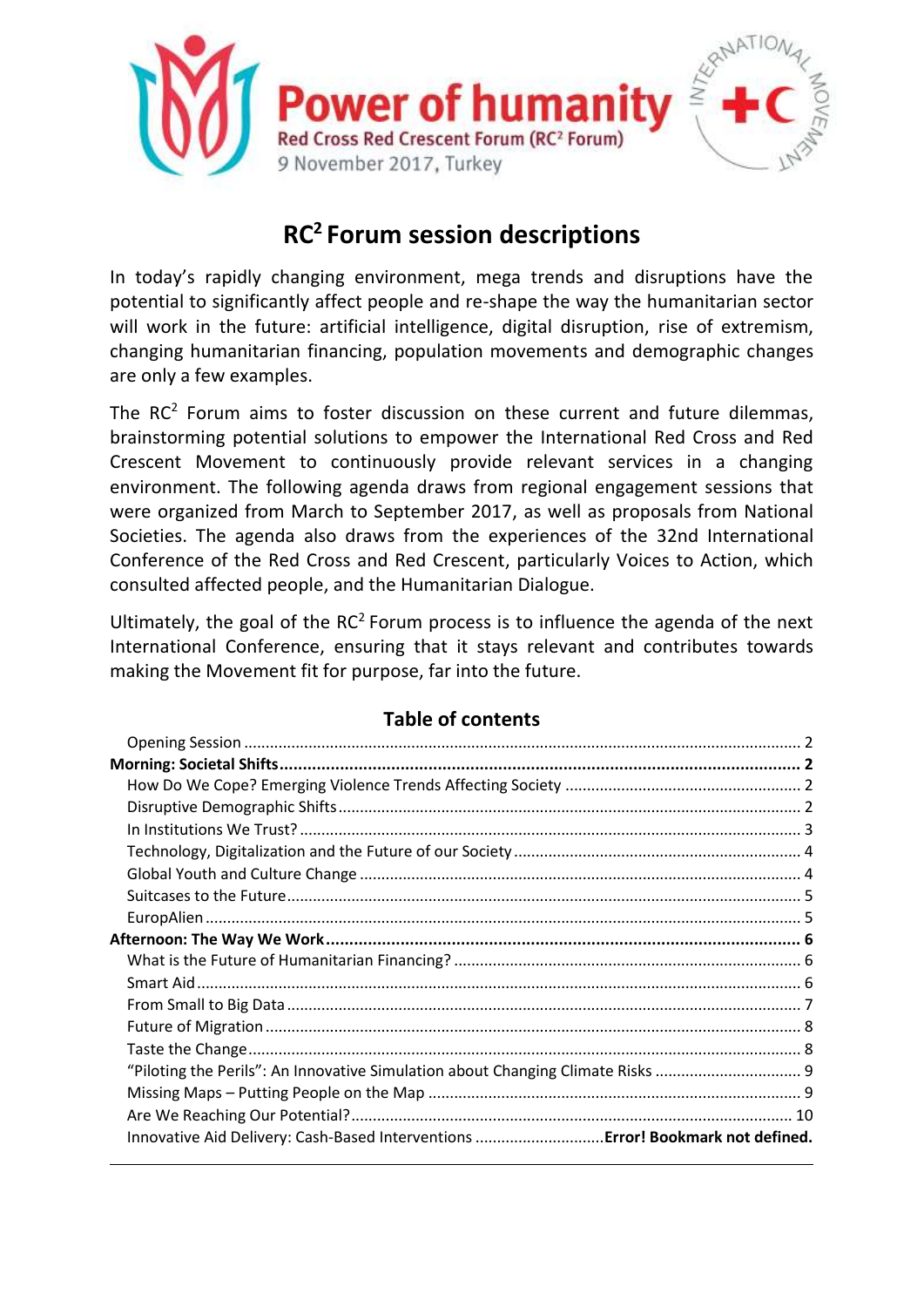## **Opening session**

*9:00–10:00 – Room San Marco*

The RC<sup>2</sup> Forum will be opened by an artistic performance by Deep Blue Dream.

| <b>Facilitator/Moderator:</b> | Christoph von Toggenburg, Head of Social Engagement, |  |  |
|-------------------------------|------------------------------------------------------|--|--|
|                               | World Economic Forum                                 |  |  |

## **Morning: societal shifts**

<span id="page-1-1"></span><span id="page-1-0"></span>**How do we cope? Emerging violent trends affecting society**

*Dialogue and case studies from National Societies, on emerging forms of violence and intolerance (ENG/FR/SPA/AR/RU) – 10:30–12:30 – Room Toscano 2* 

The past decade has seen a rise in nationalism, intolerance and extremism. These phenomena are often accompanied by a rise in, and evolution of, violent patterns and trends, along with the fragmentation of community structures and changes in the way people relate to/support each other. What are the causes of these new patterns of behaviour, and how do these changes affect the communities we serve? What are the challenges that the Movement will consequently face?

Three National Societies will share their experiences in addressing emerging forms of violence, specifically terrorism, urban violence, and youth radicalization. In addition, the Sentinel Project will share insights on how they use "misinformation management" as a tool to counter hate speech and other violent manifestations.

| <b>Facilitator/Moderator:</b> | <b>Gwendolyn El Atreby, Emergency and Risk Management,</b><br><b>French Red Cross</b>                                                                                                                                      |
|-------------------------------|----------------------------------------------------------------------------------------------------------------------------------------------------------------------------------------------------------------------------|
| Speakers/experts:             | Werner Kerschbaum, Secretary-General, Austrian Red<br>Cross<br>Ana Mercedes Peña Valero, Urban Violence Analyst,<br><b>Colombian Red Cross</b><br><b>Christopher Tuckwood, Executive Director,</b><br>The Sentinel Project |

## <span id="page-1-2"></span>**Disruptive demographic shifts**

*Interactive exploration of the potential impact of an ageing and growing population (ENG) – 10:30–12:30 – Room Romano 2*

Current estimates indicate that the world population will level off at around 10 billion inhabitants. Meanwhile, the average human lifespan continues to increase, and the chances of a significant upsurge cannot be discounted. Yet, ageing populations create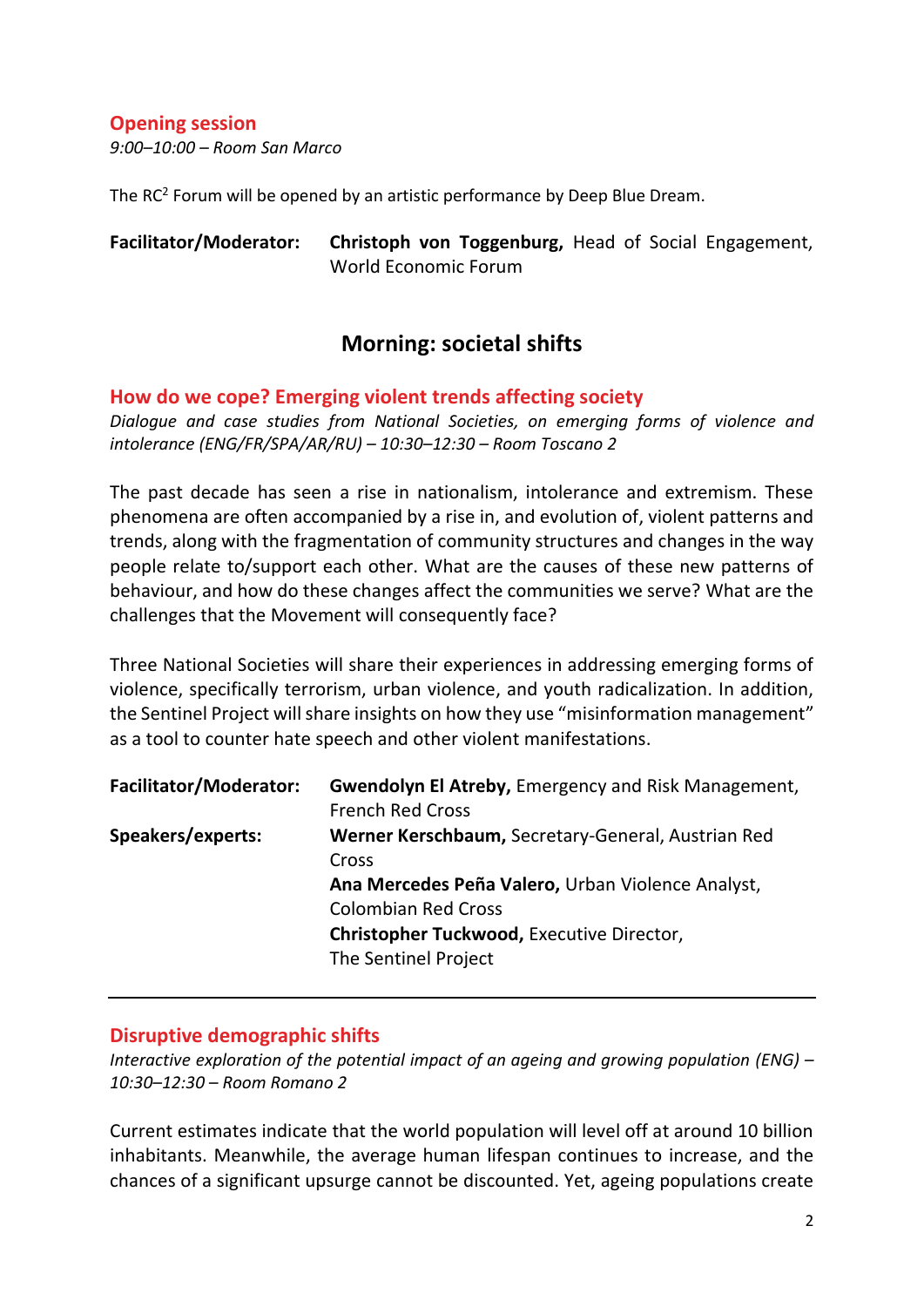new challenges that significantly disrupt humanitarian spaces. This accelerated, strategic foresight and futures workshop explores the consequences and potential preparedness measures for an ageing and growing world population.

\*Thisscenario-shaping exercise will use the Pretotyping kit showcased in the exhibition space.

**Facilitator/Moderator: Daniel Dobos**, Foresight & Futures, Global Humanitarian Lab

## <span id="page-2-0"></span>**In institutions we trust?**

*Round-table on the decline of public trust in institutions, and subsequent impacts on the future of the humanitarian sector (ENG) – 10:30–12:30 – Room Romano 3*

People's decreasing trust in traditional institutions is a real and documented trend. The research institute Edelman, which has been measuring trust since 2001, defines 2017 as the year of "trust in crisis". Their survey of 28 countries indicates that less than 50% of people still trust governments and media, and only slightly more than half trust NGOs and businesses. This reflects a shift in public trust: from the old and hierarchical, towards the new, horizontal, and non-traditional.

With its long history and huge scope of action, the Movement has all of the characteristics of an institution that could be challenged by changing public opinions. In addition, as auxiliaries to governments, National Societies can be at risk of misperception in times of crisis, which can further undermine the public's trust. In terms of public trust and perceptions, is the Movement still far from the eye of the storm? How can the Movement protect the humanitarian space, and at the same time, build a constructive relationship with the military? This session will explore the challenges and opportunities emerging from this decreasing trust. Specifically, it will examine trust from a variety of angles: private sector, academia, and the humanitarian sphere, as well as the intricate relationship of humanitarian organizations with militaries.

| <b>Moderator:</b> | <b>Elyse Mosquini</b> , Deputy Regional Director for Movement<br>Affairs, International Committee of the Red Cross (ICRC) |
|-------------------|---------------------------------------------------------------------------------------------------------------------------|
| Speakers/experts: | Krishna Kumar, Director of Digital Strategy, Leo Burnett                                                                  |
|                   | Eric Marclay, Executive-in-Residence, Geneva Centre for                                                                   |
|                   | <b>Security Policy</b>                                                                                                    |
|                   | Simon Schafheitle, PhD candidate and research associate,                                                                  |
|                   | University of St. Gallen                                                                                                  |
|                   | Jasmina Haynes, Chief Executive Officer, Integrity Action                                                                 |
|                   | Ben Lock, Senior Director, International Affairs, Edelman                                                                 |
|                   |                                                                                                                           |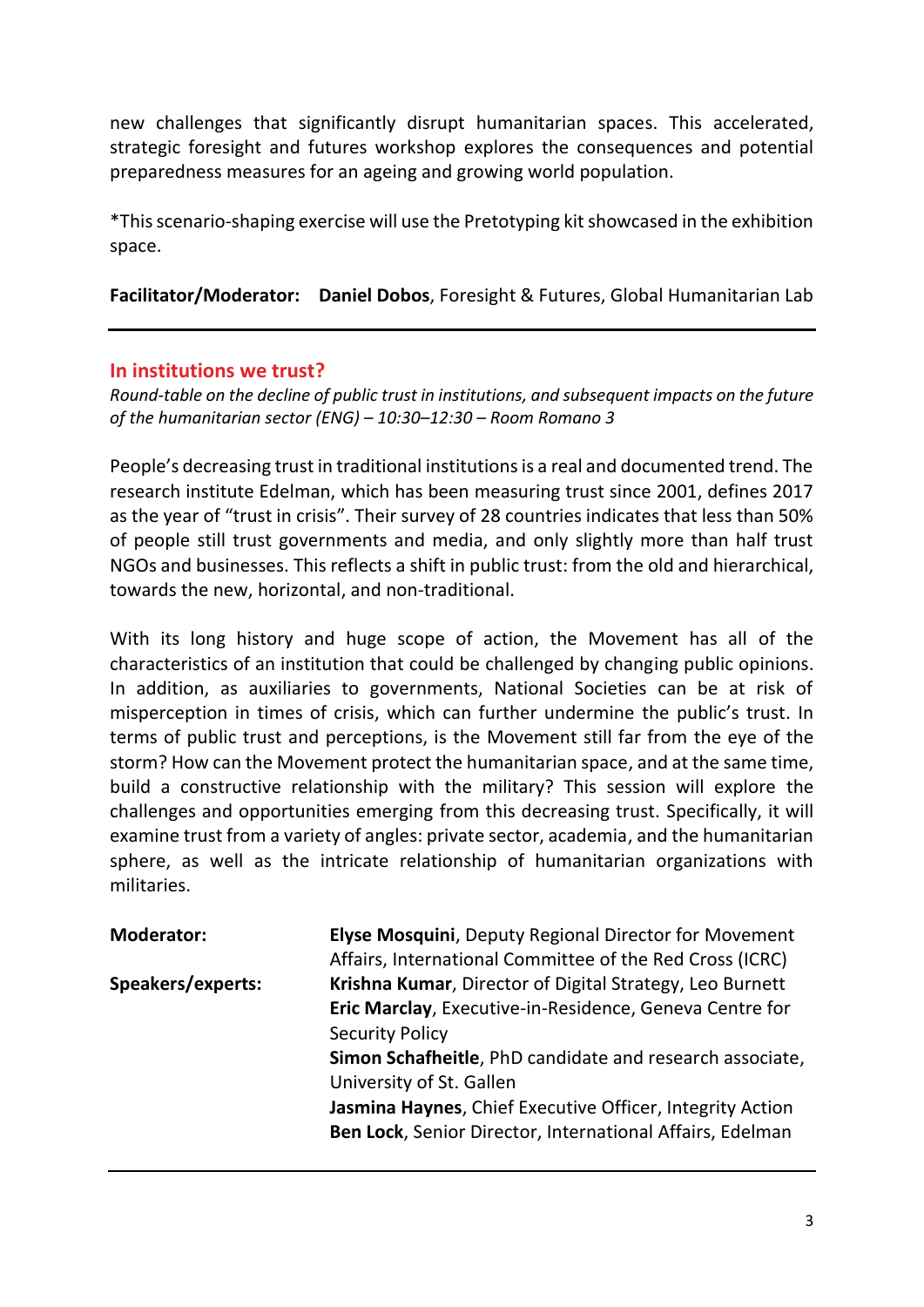## <span id="page-3-0"></span>**Technology, digitalization and the future of our society**

*Dialogue on emerging opportunities and challenges (ENG/FR/SPA/AR/RU) – 10:30-12:30 – Room Marcello*

Today, we stand on the brink of a technological revolution that will fundamentally alter the way we live, work and relate to one another. With 2.8 billion people active on social media and six new profiles being created on Facebook each second, new communication technologies have revolutionized the way people interact with one another, and altered societal structures. Moreover, social media has taken over the space of institutionalized information. "Fake news" and "alternative facts" are becoming the new normal, plunging us into a "post-truth" era.

Emerging technology can positively impact the humanitarian sector's capacity to address humanitarian and development needs. Yet, there are ethical and longer-term issues that have to be considered. Drones, robots and artificial intelligence are just a few examples of how emerging technologies can present opportunities, but also dilemmas, when deployed in humanitarian response. We do not yet know just how this will unfold, but one thing is clear: the response to it must be integrated and comprehensive, involving all stakeholders, from the public and private sectors to academia, civil society and, of course, humanitarian organizations. How will these changes affect the communities we work with? Will these changes require a shift in the humanitarian response? This session will discuss the opportunities and challenges that rapid technological evolution presents for the humanitarian sector.

| <b>Facilitator/Moderator:</b> | Jacobo Quintanilla, Community Engagement Advisor,                          |  |  |  |  |  |  |  |
|-------------------------------|----------------------------------------------------------------------------|--|--|--|--|--|--|--|
|                               | International Committee of the Red Cross (ICRC)                            |  |  |  |  |  |  |  |
| Speakers/experts:             | Paul-Olivier Dehaye, Co-Founder, PersonalData.IO                           |  |  |  |  |  |  |  |
|                               | Rahel Dette, non-resident fellow, Global Public Policy<br>Institute (GPPi) |  |  |  |  |  |  |  |
|                               | Anahi Ayala lacucci, Senior Director for Humanitarian                      |  |  |  |  |  |  |  |
|                               | Programmes, Internews                                                      |  |  |  |  |  |  |  |
|                               | Silvestro di Luise, Research and Data Scientist, European                  |  |  |  |  |  |  |  |
|                               | Organization for Nuclear Research (CERN)                                   |  |  |  |  |  |  |  |

## <span id="page-3-1"></span>**Global youth and culture change**

*Interactive exploration of global youth shifting demographics and trends (ENG) – 10:30–12:30 – Room Romano 1*

In many countries around the world, youth make a substantial part of the population, but most of them face an uncertain future. The world faces a demographic shift unlike any other in known history and these 1.6 billion young people prove eager to solve ongoing and future crises and challenges. But who makes up this generation? What are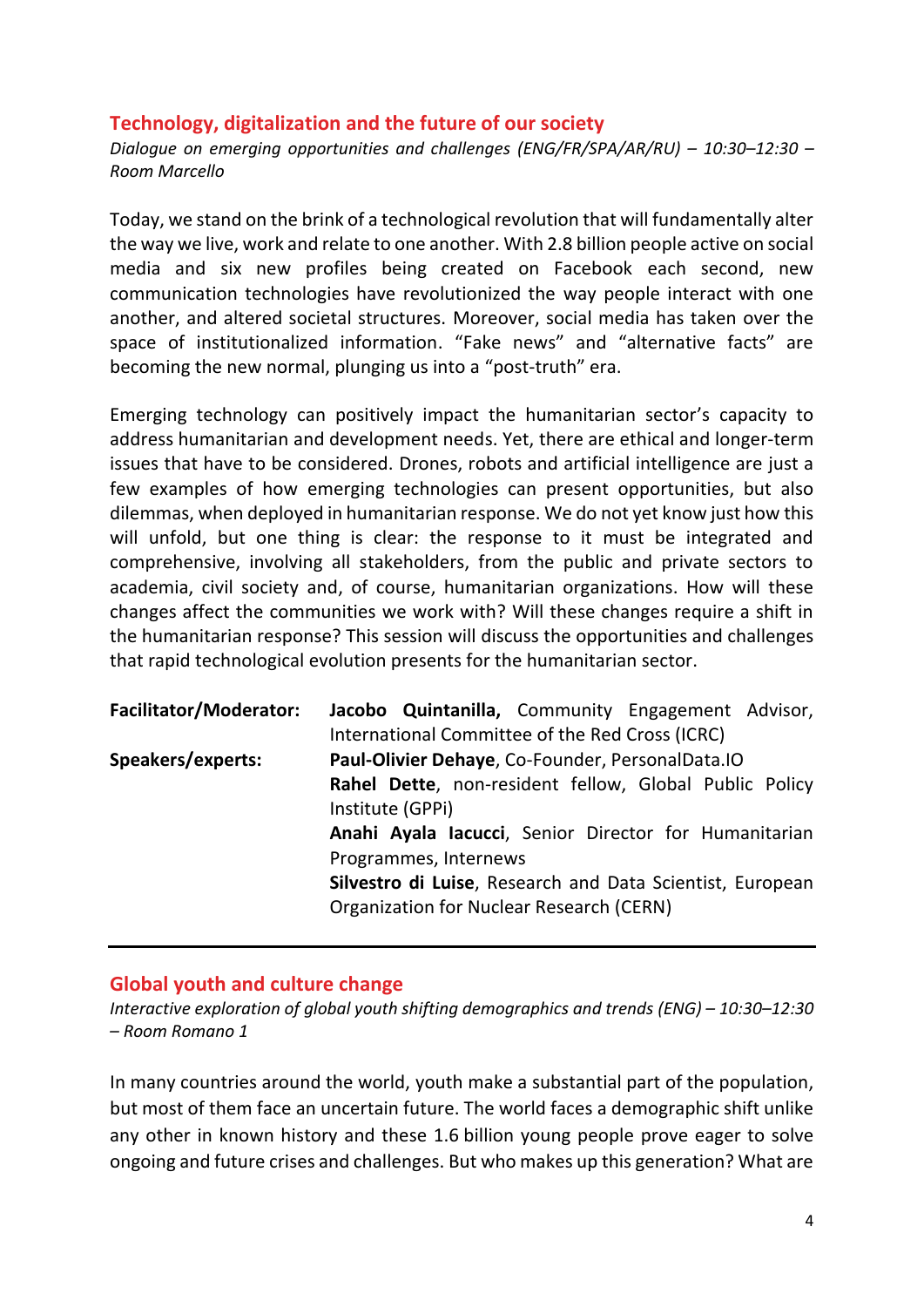their fears? Hopes? What do today's youth think? In this session, Peace First will share their ground-breaking research, conducted in partnership with Deloitte, exploring 120 years of social change and youth culture. They will then facilitate a discussion on the major trends impacting global youth and driving cultural change. This interactive experience will also feature a hands-on exercise aimed at generating impacts and insights for National Societies.

**Facilitators/Moderators: Raul Caceres,** Chief Programme and Technology Officer, and **Eric Dawson**, CEO and Co-Founder, Peace First

## <span id="page-4-0"></span>**Suitcases to the future**

*Interactive exploration to capture your perceptions of the future (ENG) – 12:45–13:45 – Room Romano 2*

This creative workshop aims to capture people's perceptions of the future by asking them to design suitcases, contents included, that they would like to take to their imagined future. Group discussions around the content of each suitcase, and a reflection about the thinking process, will follow the creative part. This workshop is geared towards youth representatives and volunteers.

**Facilitator/Moderator: Sara Armouch**, Open Lab, Newcastle University

## <span id="page-4-1"></span>**EuropAlien**

*Demonstration of a strategy board game to develop skills and promote positive change (ENG) – 13:00–14:00 – Room Toscano 2*

Games and simulations are being increasingly used as tools for engaged learning, training and capacity development. EuropAlien is a strategy board game created and designed by the Portuguese Red Cross. Developed as part of the Play4Change project, which targeted youth held in detention, the board game works as a skills training programme focusing on collaboration. Its use in this session will provide participants with the opportunity to learn about the game and experience how games can be used for skills training and capacity development.

| <b>Facilitator/Moderator:</b> | Tiago Costa, Juventude Cruz Vermelha Portuguesa, |  |  |  |
|-------------------------------|--------------------------------------------------|--|--|--|
|                               | Portuguese Red Cross Youth                       |  |  |  |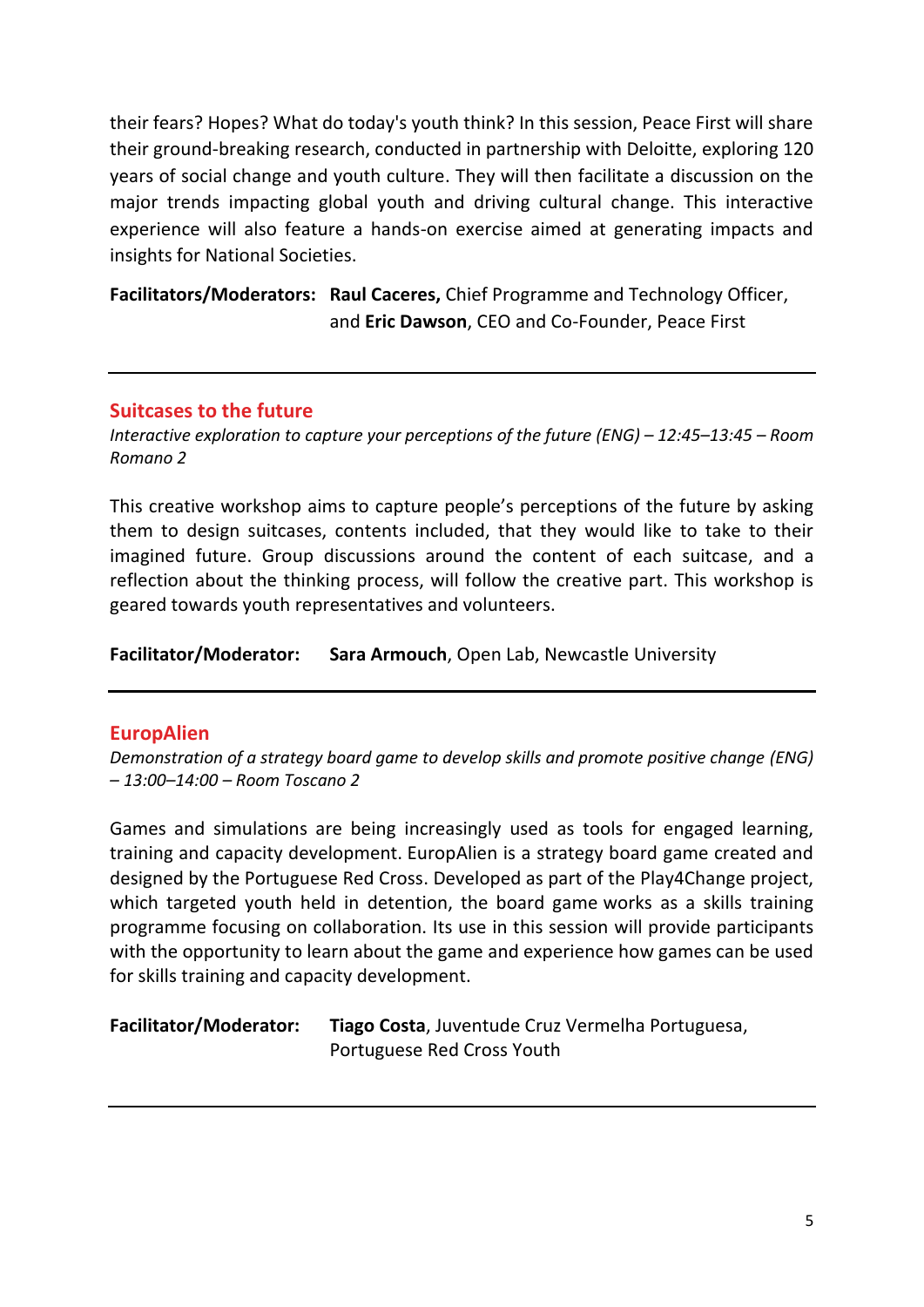## **Afternoon: WWW -the Way We Work**

## <span id="page-5-1"></span><span id="page-5-0"></span>**What is the future of humanitarian financing?**

*Dialogue on innovative humanitarian financing methods (ENG/FR/SPA/AR/RU) – 14:00–15:30; followed by an interactive exploration (ENG) – 15:45–17:00 – Room Marcello*

There is a clear need to reconfigure the existing humanitarian system to adequately reflect the full diversity of financing and humanitarian actors. However, to do so requires working in complementarity with unfamiliar sources of financial capital flows. Broadening engagement with these new sources will require that the traditional humanitarian system works with unfamiliar actors, to ensure principled, effective and efficient humanitarian financing via innovative instruments and models.

These two sessions will explore the evolving financial landscape at a time when there is a recognized need to make the way funds are gathered and distributed more efficient. Who are the donors of tomorrow? Which innovative financing instruments could be used to mobilize the resources needed to respond to increasing demand? The first part of the session will focus on laying out the context and the different innovative methods and tools. During the second part, participants will be encouraged, through interactive activities, to explore the impact that this new reality has on the way we operate, through the identification of opportunities, challenges and options for action.

| <b>Facilitator/Moderator:</b> | Christoph von Toggenburg, Head of Social Engagement,<br><b>World Economic Forum</b> |
|-------------------------------|-------------------------------------------------------------------------------------|
| Speakers/experts:             | Elena Kim, General Director, Kazakhstan Red Crescent                                |
|                               | Paul Currion, Humanitarian Affairs Expert                                           |
|                               | Joseph Thompson, CEO/Co-Founder, Aid:Tech                                           |
|                               | Marten Touw, Co-creator of the Humanitarian Impact                                  |
|                               | <b>Bond</b>                                                                         |
|                               | Anita Yuen, Social Good Partnerships, Facebook                                      |
|                               |                                                                                     |

## <span id="page-5-2"></span>**Smart aid**

*Round-table of National Societies on how we can deliver smarter, more sustainable aid (ENG) – 14:00–15:30 – Room Romano 3*

Smart Aid is sustainable. To be as successful in the future as we have been in the past 150 years, the Movement must develop in a sustainable way – ecologically, socially and economically. Sustainable development is about meeting the needs of the present without compromising the ability of future generations to meet their own needs.

Through our humanitarian action, we should ensure that we contribute to sustainable development in our local communities and globally. It is also important that we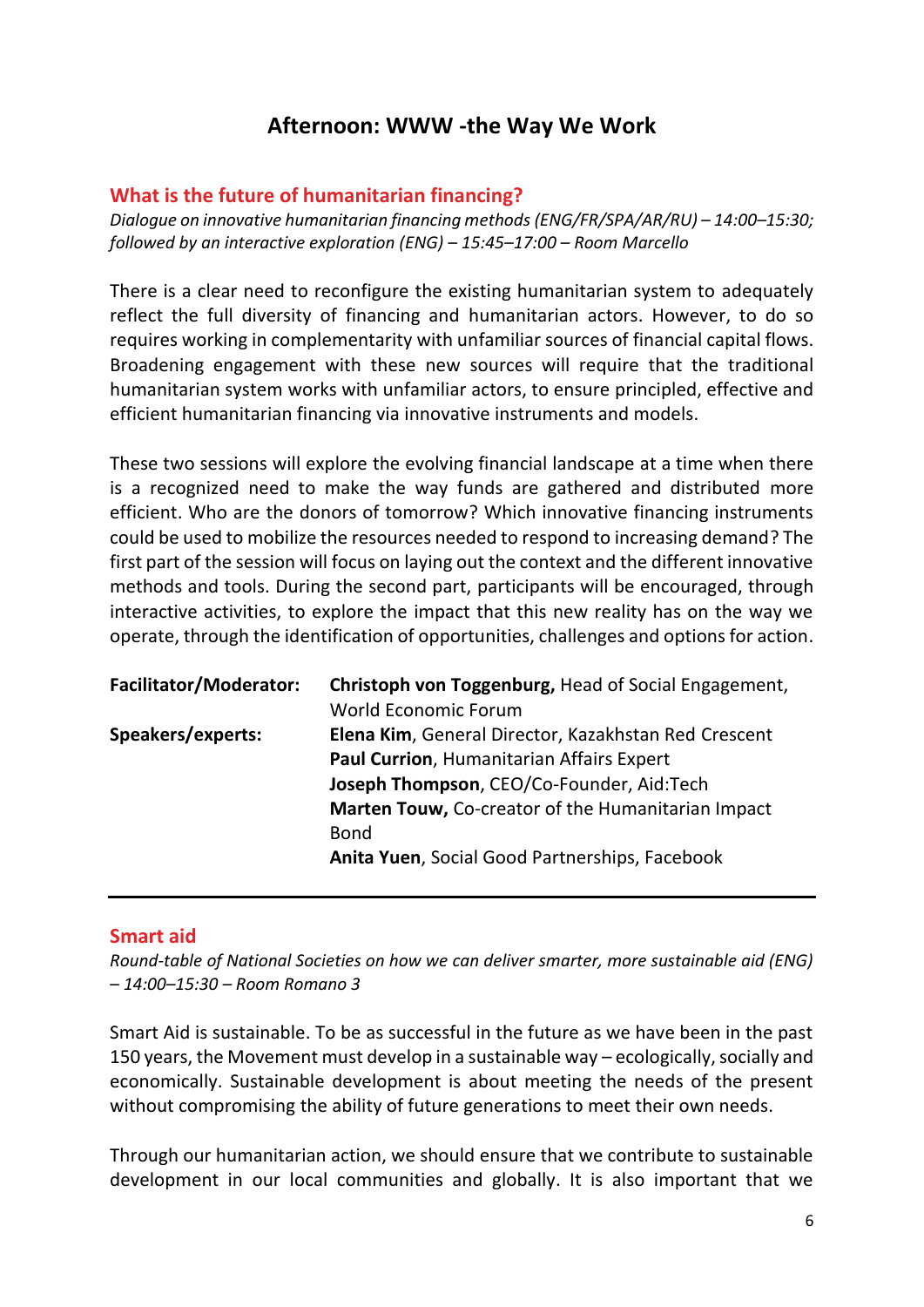manage our Movement in a sustainable way to ensure long-term success. This means minimizing our negative environmental impact, but also, taking responsibility for the well-being of our volunteers, and securing long-term resources (people and finance wise), through good leadership, governance, accountability and integrity.

So, what does Smart Aid look like in the future? This round-table will discuss key challenges and opportunities, the humanitarian priorities related to sustainability, and the role that leadership must assume to ensure success.

| <b>Facilitator/Moderator:</b> | Asa Ander, Change Manager, Swedish Red Cross             |
|-------------------------------|----------------------------------------------------------|
| Speakers/experts:             | <b>Markus Mader, Secretary General, Swiss Red Cross</b>  |
|                               | Kate Forbes, Chair of the Audit and Risk Committee, IFRC |

## <span id="page-6-0"></span>**From small to big data**

*Dialogue on how the Movement operates in the era of big data (ENG/FR/SPA/AR/RU) – 14:00– 15:30 – Room Toscano 2*

The global use of internet, social media and other communication technologies has created unparalleled access to various types of information, which in turn, has enabled actors to shape, create and influence individual and global thinking and action in real time.

Data presents vast opportunities for the humanitarian sector. Many organizations are already capitalizing on such opportunities by enhancing their "big" and "small" data skills. The ability to sort through and analyse massive amounts of information can provide efficient solutions to complex problems, including in humanitarian response. Over the last few years, National Societies have been changing procedures to collect, analyse and share data, moving from paper to digital means, and from simple data to integrated data that can be used for better and faster response planning. However, being able to access and use data also means taking responsibility for the safeguarding of information and protection of data owners' privacy. This session will discuss the opportunities and challenges that access to and use of data present for the Movement.

|                   | Facilitators/Moderators: Raquel Bernedo Pardal, Information Management, |
|-------------------|-------------------------------------------------------------------------|
|                   | <b>Spanish Red Cross</b>                                                |
|                   | Stefania Giodini, Team Leader 510 Data, Dutch Red Cross                 |
| Speakers/experts: | Jong Gun Lee, Data Analyst, UN Global Pulse                             |
|                   | René Nielsen, Lead, Information Management, IFRC                        |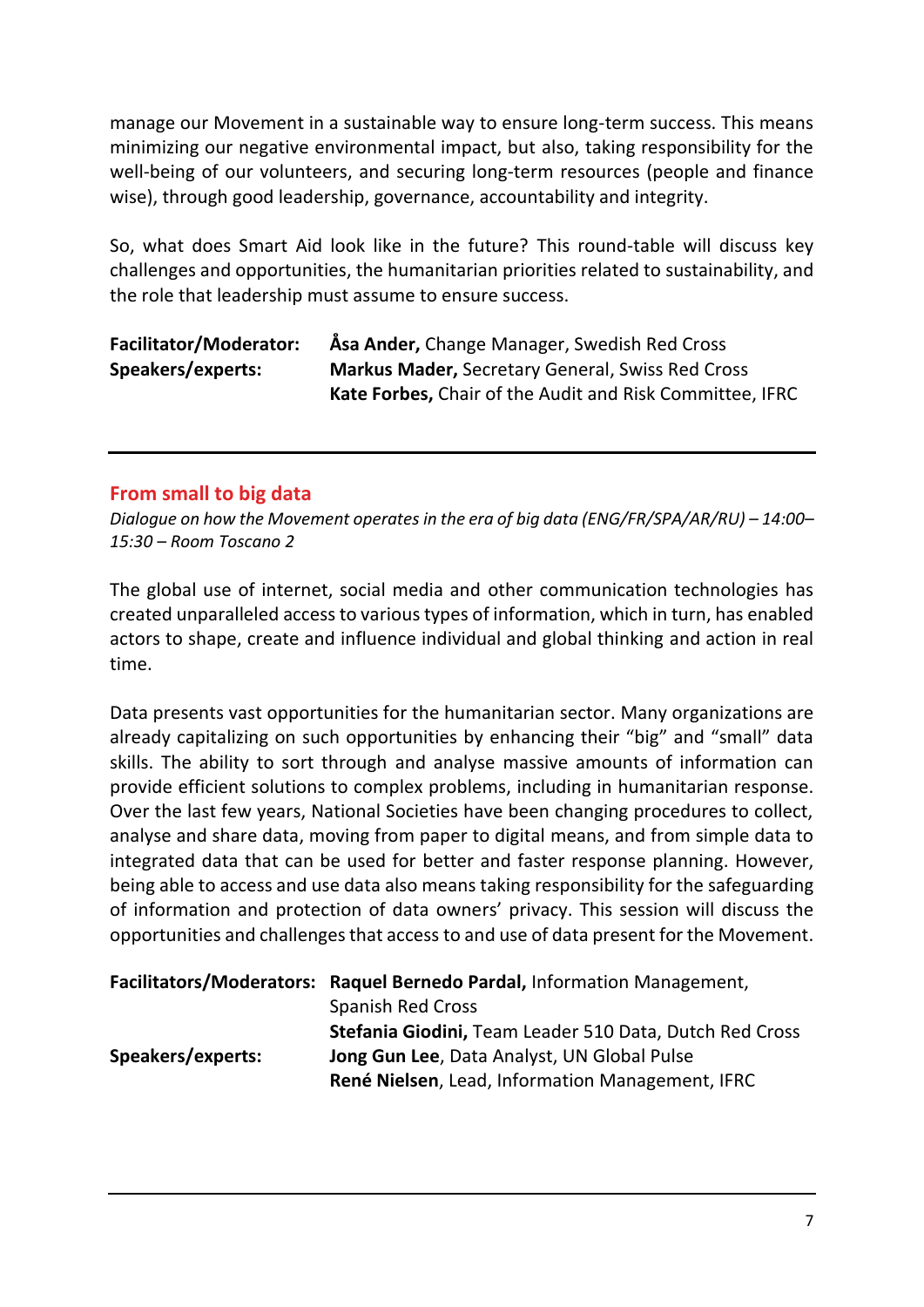## <span id="page-7-0"></span>**Future of migration**

*Dialogue on the emerging challenges around migration (ENG) – 14:00–15:30 – Room Romano 2*

The conflict in Syria has become one of the biggest humanitarian crises in the world, causing dramatic population movements that affect neighbouring countries and beyond. The type of interventions required to address the needs of those affected includes both rapid intervention responses and long-term individual and community support. This has prompted a rethinking of the way services are delivered, and has challenged the humanitarian community to identify, anticipate, and strategize, more than ever before, on emerging issues that might need to be addressed to ensure that aid delivery remains effective.

This session seeks to discuss the evolution and future of migration, along with potential responses to the corresponding needs that may arise. Participants will be encouraged to share their experiences of migration response, the challenges they face, new trends and patterns of migration, socioeconomic effects, lessons learned, and future action plans.

|          | Facilitators/Moderators: Yasemin Coskun, Team Leader, and Kamil Erdem Güler, |  |  |  |  |  |  |
|----------|------------------------------------------------------------------------------|--|--|--|--|--|--|
|          | Coordinator, Turkish Red Crescent                                            |  |  |  |  |  |  |
|          | Beat von Daeniken, Head of Department International                          |  |  |  |  |  |  |
|          | Cooperation, Swiss Red Cross                                                 |  |  |  |  |  |  |
| Speaker: | Valeria Ragni, Anti-trafficking Advisor, British Red Cross                   |  |  |  |  |  |  |

## <span id="page-7-1"></span>**Taste the change**

*Interactive exploration of the impact of food consumption patterns on the environment (ENG) – 14:00–15:00 – Room Romano 1*

In this intensely interactive session, participants will explore the humanitarian implications of food production and consumption patterns (especially regarding climate change), through two innovative components: (1) a competitive game that facilitates learning and dialogue on food and climate impacts in a way that is both serious and fun; and (2) a "tasting" component involving unusual food ingredients that are simultaneously healthy, climate-friendly, and *very* tasty! Confronting such choices will help participants explore the boundaries of what they are willing to do for a foodsustainable future of humanity.

| <b>Facilitator:</b> |  | Pablo Suarez, Associate Director for Research and |  |  |
|---------------------|--|---------------------------------------------------|--|--|
|                     |  | Innovation, Climate Centre                        |  |  |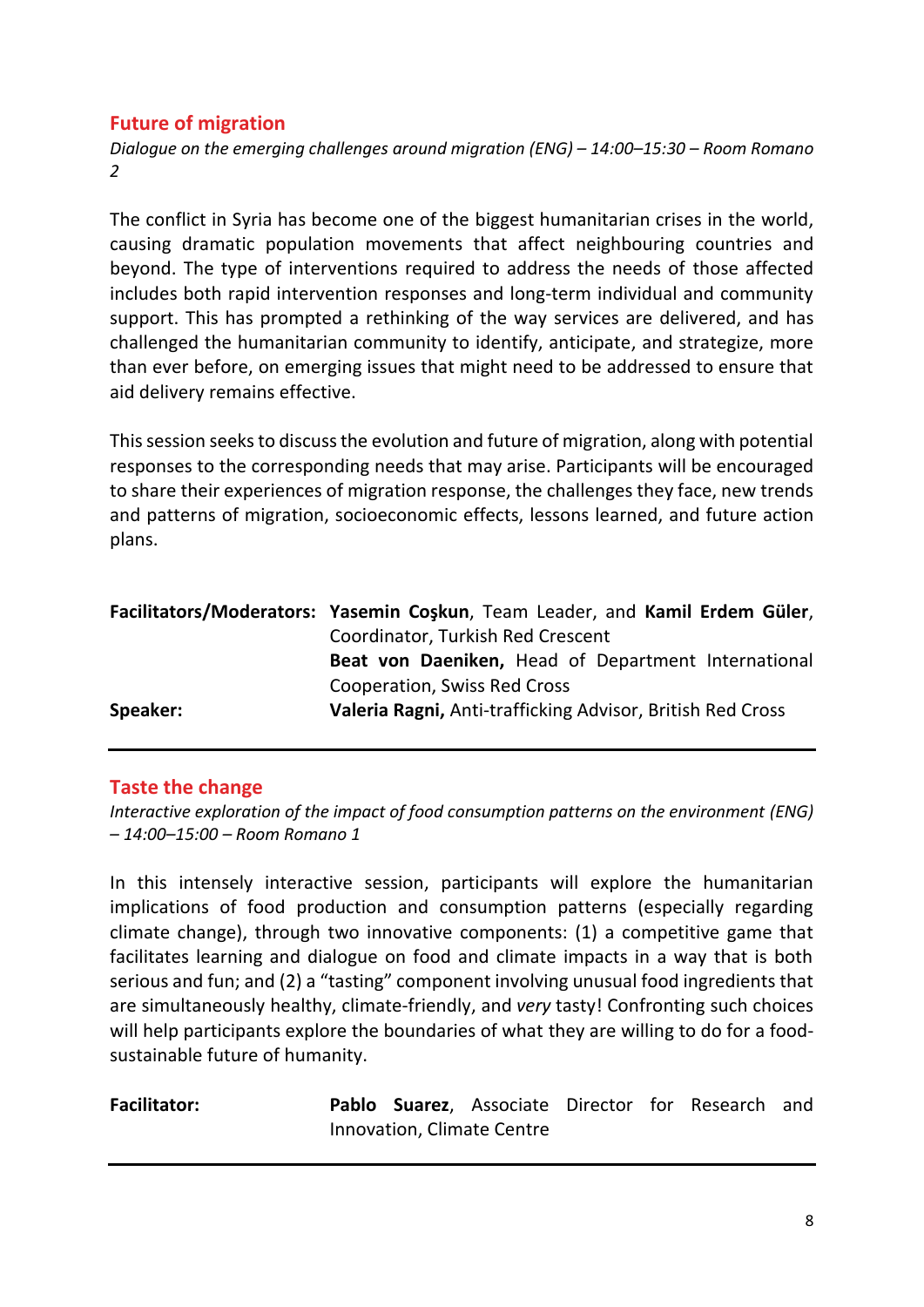<span id="page-8-0"></span>**"Piloting the perils": An innovative simulation about changing climate risks** *Interactive exploration on how to climate change risks (ENG/FR/SPA/AR/RU) – 15:45–17:00 – Room Toscano 2*

Imagine that you are a pilot, and you receive scientific information about a threat to your flight – while you are in mid-air. What action could you take to avoid the danger? What decisions will you actually take, given the magnitude, location, time and probability of the perilous circumstance that has abruptly emerged? What if you act in vain? What if you fail to act? Now imagine that you are a National Society receiving information about a threat that could severely affect your work for the coming two years… What do you do? And how would you react if the dangerous impacts of such a change continue to occur over the coming decades? This intensely interactive session, designed by the Climate Centre, will help us rethink the nature of our role in a changing climate, as we face more severe weather and climate extremes, increased uncertainty, and rising risks.

**Facilitators: Maarten van Aalst**, Director, and **Pablo Suarez**, Associate Director for Research and Innovation, Climate Centre

## <span id="page-8-1"></span>**"Missing Maps" – putting people on the map**

*Demonstration of data in action (ENG) – 15:45–17:00 – Room Romano 3*

This session will focus on how the American Red Cross created and scaled up its use of digital volunteers through the Missing Maps project. Missing Maps was created by the American Red Cross, British Red Cross, Médecins Sans Frontières (MSF), and the Humanitarian OpenStreetMap Team to "put the worlds of vulnerable people on the map". The project engages local groups of all kinds (civic, student, and corporate) to map under-represented areas in the world.

This session will cover how the project works, how mapping works, why mapping and digital/data literacy is important, how Missing Maps can be leveraged to bring in donations, and how to engage a diverse group of Red Cross volunteers.

<span id="page-8-2"></span>**Facilitator: Rebecca Streifler,** Executive Director, American Red Cross **Maxwell PHIRI,** Secretary General, Zimbabwe Red Cross